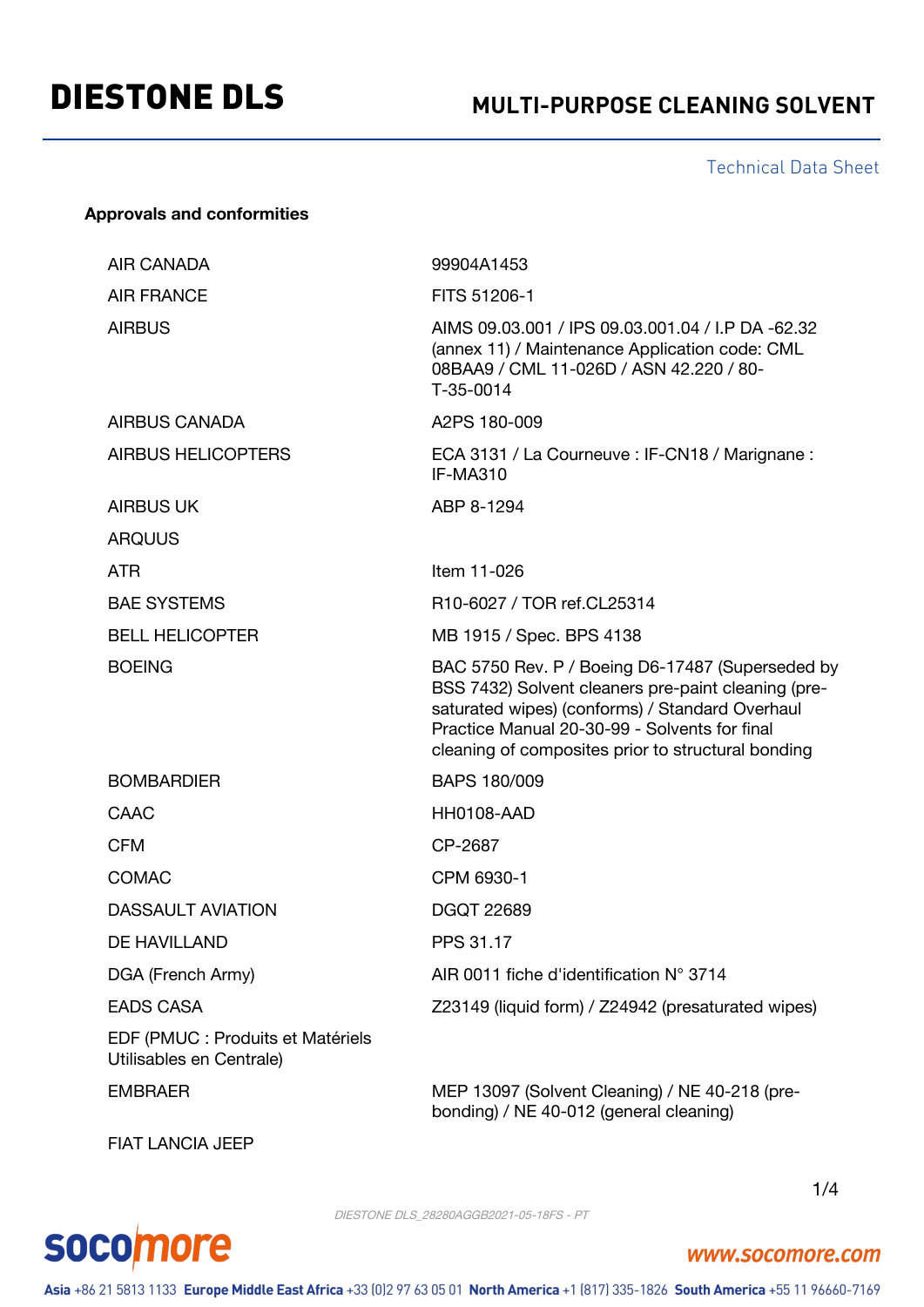| <b>GE</b>                                                     | CO4-281                                                                                    |
|---------------------------------------------------------------|--------------------------------------------------------------------------------------------|
| <b>GOODRICH</b>                                               | <b>LGPS-1400 Rev. D</b>                                                                    |
| <b>GULFSTREAM</b>                                             | <b>GAMPS 4122</b>                                                                          |
| <b>HYUNDAI HEAVY INDUSTRIES</b>                               |                                                                                            |
| IAE/V2500                                                     | Co.Mat 01-531                                                                              |
| <b>LEONARDO (formerly ALENIA)</b><br>AERMACCHI / AERONAUTICA) | NTA 72268 DSP 003                                                                          |
| <b>LEONARDO</b> (formerly<br>AgustaWestland)                  | BM110S0004 / STA100-84-51 Rev G                                                            |
| OTAN/NATO                                                     | NSN # H1Cl-7930-14-555-4352 (liquid form) / NSN #<br>6850-01-496-4901 (presaturated wipes) |
| <b>PILATUS</b>                                                | 910.21.21.002 (liquid form) / 904.49.73.013<br>(presaturated wipes)                        |
| <b>PRATT &amp; WHITNEY</b>                                    | SPMC 193-1 (liquid form) / SPMC 193-2<br>(presaturated wipes)                              |
| <b>RENAULT TRUCKS</b>                                         |                                                                                            |
| <b>ROLLS ROYCE</b>                                            | CSS255 TYPE A, D, OMat 1/257Y                                                              |
| <b>SAAB</b>                                                   | STB 176930                                                                                 |
| <b>SAE</b>                                                    | ARP 1755B (conform)                                                                        |
| <b>SAFRAN</b>                                                 | Pr-1500                                                                                    |
| SAFRAN AIRCRAFT ENGINES<br>(formerly SNECMA)                  | DMP 12-300 & 13-300; DMR 70-710                                                            |
| SAFRAN HELICOPTER ENGINES<br>(formerly TURBOMECA)             | CCT LB 540 / RTC 70-21-02-110-805                                                          |
| <b>SAFRAN LANDING SYSTEMS</b><br>(formerly MESSIER-DOWTY)     | PCS-2622 (PV-8329)                                                                         |
| <b>SIKORSKY</b>                                               | SS9170-560, amendment #04 (liquid form) /<br>SS8170-681 (presaturated wipes)               |
| <b>SNCF (French Railways)</b>                                 | Symbols 72100215 / 72106520 / 72109834                                                     |
| TOYOTA                                                        |                                                                                            |

#### **Multi-purpose, powerful solvent cleaner with controlled volatility for surface preparation operations prior to paint, bond and sealant application.**

DIESTONE DLS is a solvent composition with controlled volatility and weak odour. It is free from chlorinated hydrocarbons and used as a cleaning agent. The product provides maximum security : it does not contain any teratogenic or carcinogenic components, toluene or ethylene glycol ethers.

The flash point of 30°C (86°F) is stable in time and remains constant throughout the evaporation duration.

2/4



www.socomore.com

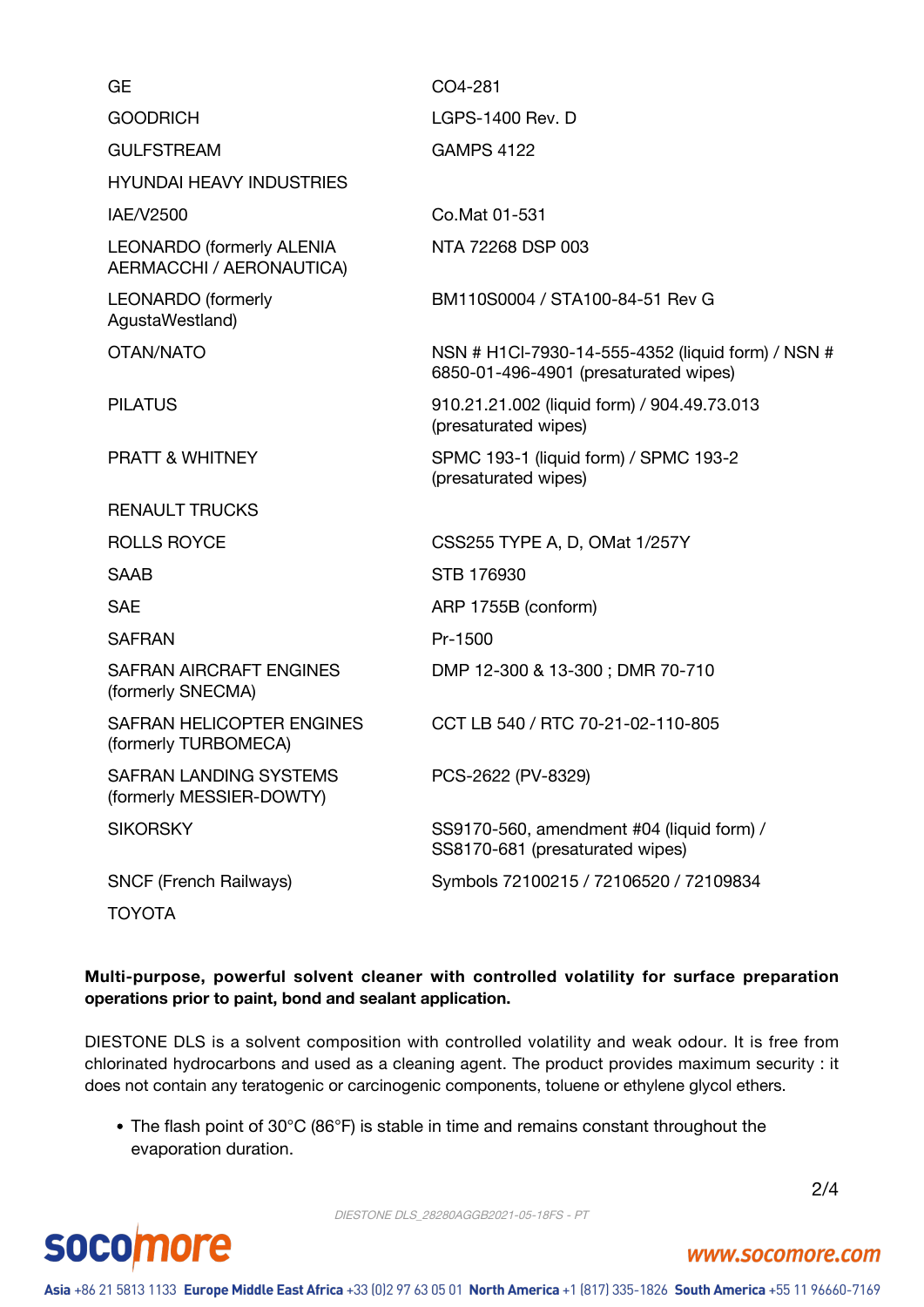- Very high solvent power which allows excellent cleaning and degreasing of metallic surfaces before painting.
- Non corrosive on metals, including light alloys.
- Efficient reactivation and cleaning of epoxy and polyurethane primers.
- Pleasant odour.

#### *USES*

#### **Painting and paint stripping shops, construction and assembly:**

- Cleaning of jointing, sealant and glue application equipment. Removal of excess quantities, marks and runs of jointing products, sealants and glues.
- Degreasing during maintenance operations.
- Subsidiary stripper of dry paint films (elimination of polyvinyl primers and nitrocellulose lacquers).
- Removal of felt tip, inks, etc...
- Degreasing of metallic materials, epoxy/carbon composites and thermoplastic materials before painting.

#### *DIRECTIONS FOR USE*

DIESTONE DLS is used as supplied and without dilution at ambient temperature using the following methods:

- spraying,
- brushing or swabbing
- wiping with a cloth or wipe

## *TECHNICAL CHARACTERISTICS*

### *PRECAUTIONS FOR USE AND STORAGE*

It is recommended to wear suitable gloves because the strong degreasing action of DIESTONE DLS will de-fat the skin. Avoid breathing or swallowing the product. Wear suitable eye protection when handling or using the product. In the case of contact with skin or eyes, rinse immediately and abundantly with water. If work is continuous, it is recommended to install a vapour extraction system at the emission point.

DIESTONE DLS must be used and stored in a sufficiently ventilated place, away from flame and heat

3/4

DIESTONE DLS\_28280AGGB2021-05-18FS - PT



#### www.socomore.com

Asia +86 21 5813 1133 Europe Middle East Africa +33 (0)2 97 63 05 01 North America +1 (817) 335-1826 South America +55 11 96660-7169